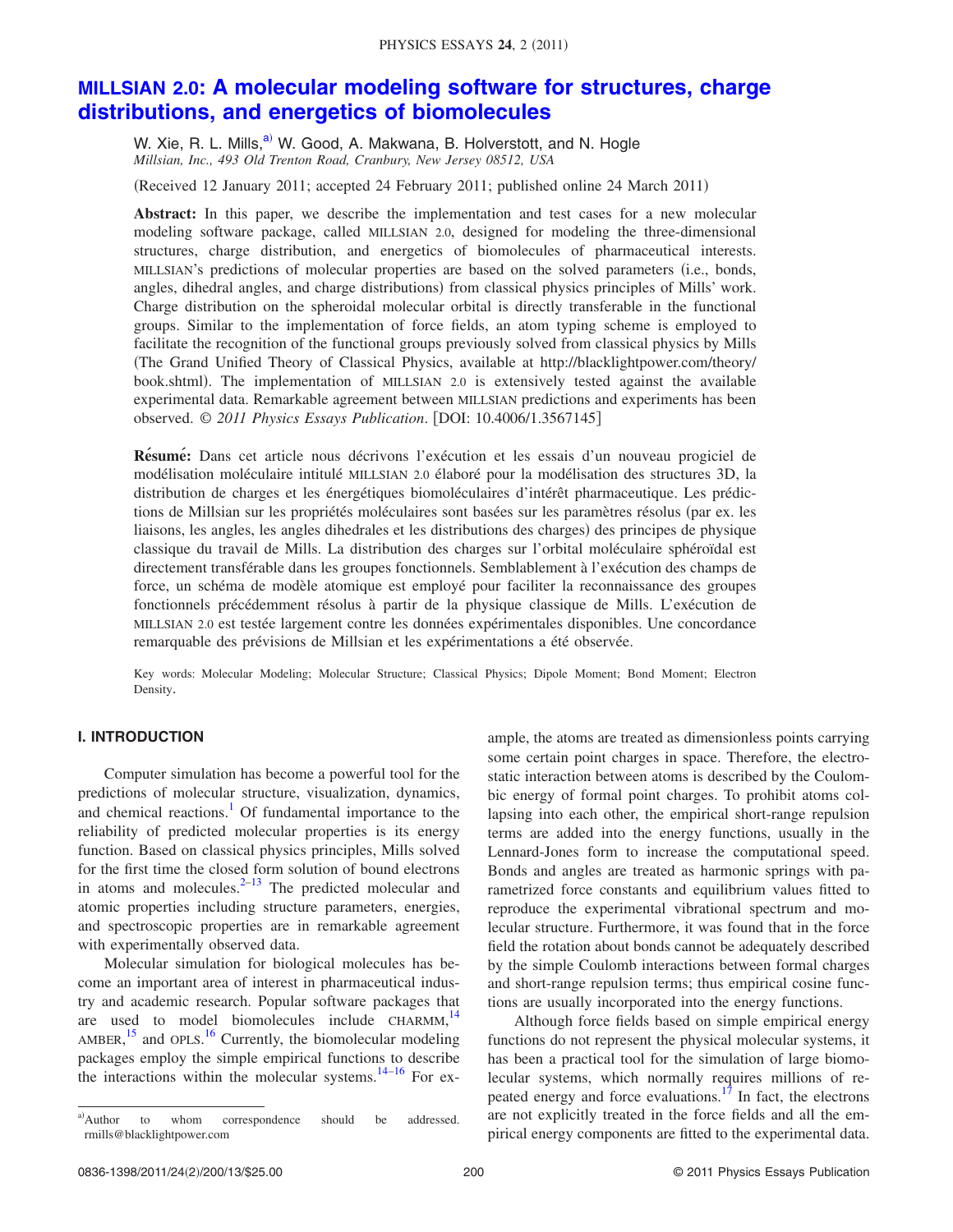Therefore, the limitation of force fields is due to its inherent simplification of energy functions. For example, the reliability of force fields depends largely on the optimization of the parameters in the energy function. In principle, force fields can only be applied to the molecules with parameters fitted to reproduce the experimental data. Practically, this is a significant limitation for the modeling of biomolecular systems because the force field parametrization is very time consuming. Furthermore, the force field development depends largely on the availability of high quality experimental data. Due to the large variety of functional groups in pharmaceutical target molecules, the applicability of force fields is limited and its reliability becomes questionable for molecules, which consist of functional groups of distant relevance to the parametrized functional groups in the force fields.

Aside from its intrinsic limitations due to the over simplification of energy functions in order to enhance the speed of calculations, the molecular modeling using force fields highly depends on the quality of input three-dimensional (3D) molecular structures. Although structure generation of simple molecules has normally been incorporated in most of the molecular modeling packages using the force fields,  $14-16$  $14-16$ the structures of most complicated molecules, such as cyclic molecules with fused and bridged rings, are challenging to calculate in these packages. A popular program for structure generation of arbitrary molecules, CORINA, is based on a database search and the assumption that the structure factors depend mainly on the hybridization states and covalent radius of atoms[.18,](#page-11-7)[19](#page-11-8)

A powerful molecular modeling software thus should satisfy the following requirements: (1) be fast in computing the molecular properties, (2) be applicable to as many different classes of molecules as possible, (3) require a minimum amount of effort in parametrization, and (4) quickly generate reliable 3D structure. To the best of our knowledge, none of the current molecular modeling packages satisfies all of the four requirements. MILLSIAN software is designed to meet the above requirements by utilizing an accurate and efficient classical physics model together with a careful design of the software architecture. The rest of this paper is organized as follows: in Sec. II, we discuss the theoretical background of MILLSIAN 2.0; Sec. III outlines the MILLSIAN software architecture and initial structure generation; Sec. IV focuses on the optimization methods and molecular dynamics implemented in MILLSIAN; results from MILLSIAN 2.0 and discussion are presented in Sec. V; finally, Sec. VI provides concluding remarks about the implementation and performance of MILLSIAN 2.0.

#### **II. THEORETICAL BACKGROUND**

The grand unified theory of classical physics (GUT-CP) has been developed by Mills in a series of peer-reviewed publications. $2<sup>13</sup>$  Readers are directed to the references for details of the method. In this paper, we only outline the fundamental principles used in the MILLSIAN software. In GUT-CP, the bound electrons are treated as two-dimensional (2D) surfaces moving in the potential enforced by the nuclei. $<sup>2</sup>$  The</sup> electron distribution, which satisfies the nonradiation re-

In GUT-CP, a molecular orbital (MO) is a 2D spheroidal surface that satisfies the nonradiation condition and Maxwell's equations. The spheroidal MO is characterized by three fundamental parameters: the major and minor axes and the ellipse of the MO. The charge distribution on the MO is solved within the GUT-CP framework and validated against the bond moments and dipole moments of the molecules. The charge distribution of the MOs of solved functional groups is directly transferable to the molecules consisting of that functional group. Electrostatic interactions in the molecule can thus be calculated from the charge distribution.

MILLSIAN models a molecule by first identifying the functional groups and assigning the bond parameters and charge distribution to each bond in the molecule. The total bond energy is treated as a summation of the energy of each individual bond in the molecule. This approach has been proven to be extremely successful by comparing the predicted heat of formation for a series of molecules with the experimentally observed ones. The errors of the results obtained from the linear combination of bonds were typically less than  $0.1\%$ ,<sup>20</sup> whereas those of prior approaches were much greater as summarized in Fig. [1.](#page-2-0) This approach adopted in MILLSIAN significantly reduced the complexity of the energy function and makes the calculation extremely fast.

#### **III. DESIGN OF MILLSIAN SOFTWARE**

The fundamental unit used in MILLSIAN is the atom. Each chemical element rendered in MILLSIAN corresponds to a color at the same scale as in most of molecular visualization software. However, the charge density of atomic orbitals has been solved in GUT-CP. A bond in MILLSIAN is formed by an atom pair connected via a spheroidal molecular orbital and is rendered according to the charge distribution on the spheroid. Similarly, a bond angle is formed between two bonds that share a common atom center. To facilitate the definition of bond and angle types, MILLSIAN assigns each atom a uniquely defined atom type. Once the atom types are defined, bond and angle types can be easily identified by the atom types. Bond order is needed to specify a bond corresponding to the selected molecule to be solved and rendered. Based on these rules, the functional groups can be specified by atoms with appropriately assigned atom types and the bond connections between atoms. Bond and dihedral angles are generated automatically from bond connectivity. The following is an example of the functional group definition in MILLSIAN 2.0:

- FUNC CH3
- ATOM C CH3
- ATOM H1 H
- ATOM H2 H
- ATOM H3 H
- ATOM DUM DUM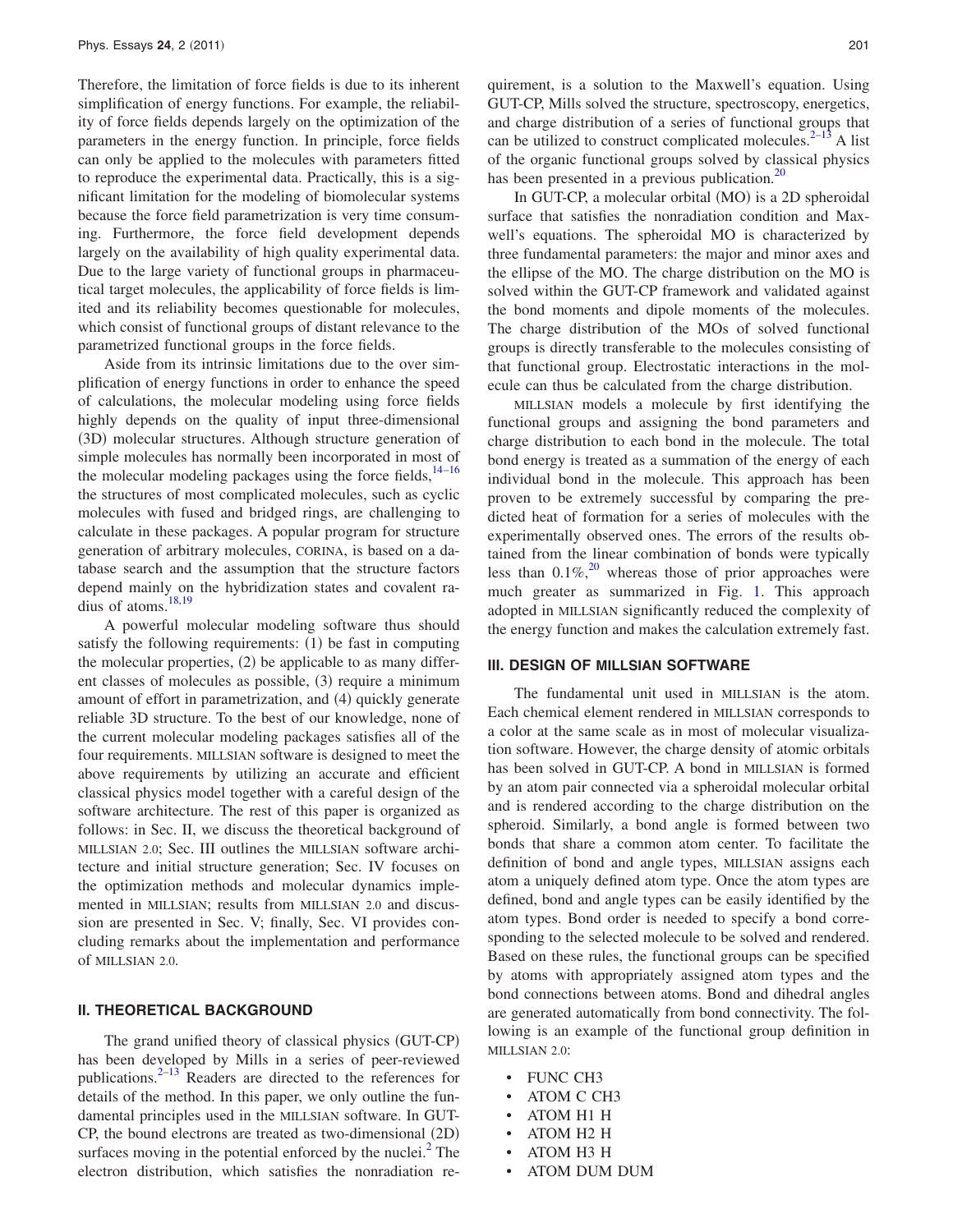<span id="page-2-0"></span>

FIG. 1. (Color online) The total bond energies of exact classical solutions of 415 molecules generated by MILLSIAN 1.0 and those from a modern quantum mechanics-based program, Spartan's precomputed database using 6-31G basis set at the Hartree–Fock level of theory, were compared to experimental values. (a) The MILLSIAN results were consistently within an average relative deviation of about 0.1% of the experimental values. (b) In contrast, the  $6-31G^*$  results deviated over a wide range of relative error, typically being 30%–150% with a large percentage of catastrophic failures, depending on functional group type and basis set.

### SINGLE C H1 C H2 C H3 C DUM

In the above example, the "FUNC" keyword defines a functional group called "CH3." The functional group name can be any string that uniquely identifies this functional group. "ATOM" keyword defines the atoms in the functional group. The first string following "ATOM" keyword is the unique name of the atom in this functional group, which is followed by its atom type. In the above case, the carbon atom is of atom type "CH3," and hydrogen atoms are of type "H." The last atom in CH3 functional group is a "dummy" to designate an empty valence to be ultimately filled by a bonding partner when CH3 is joined to another functional group. The introduction of dummy atoms is purely for the convenience of specifying an open bond axis used in making molecules from functional groups. By definition, any bond that has a dummy atom is an open bond axis and can be joined with other functional groups. Finally, the "SINGLE" keyword specifies a single bond. Similarly, "DOUBLE," "TRIPLE," and "AROMAT" are used to specify double,

<span id="page-2-1"></span>

FIG. 2. Bond connectivity of acetic acid. The atom types are determined iteratively using the atom types of all neighbors connected to the center atom.

triple, and aromatic bonds. The first bond is between carbon atom C and hydrogen atom H1, and the bond type is thus CH3 H with bond order of one as specified by the "SINGLE" keyword. In the bond parameter table, we have the following entry for this bond: H CH3 1 1.649 20 1.109 74 4.163 95 0.370 00, where "H CH3" defines the bond made by atoms of type "H" and "CH3;" "1" denotes the bond order is 1, what follows are the major axis of the spheroid (units of the Bohr radius  $a_0$ ), bond length (Å), bond energy (eV), and the bond dipole moment (units of D). Minor axis is calculated from the bond length and major axis. A positive bond moment means the dipole moment of the bond is in the direction of H to CH3, while a negative bond moment specifies a dipole moment in the reverse direction. Once the parameters for all the bonds in a molecule are known, the total bond energies of the molecule can be readily calculated by summing up all the bonds in the molecule.

Previously solved bond angles are defined or designated in a similar way. For example, the angle between H–C–H in the methyl group is defined as following: H CH3 H 109.5, where "H CH3 H" defines an angle made by atoms of type "H," "CH3," and "H," followed by the angle of 109.5°.

Finally, the dihedral angles formed by three connected MOs are calculated as discussed in the "Dihedral angle" and "General dihedral angle" sections in Chap. 15 of Ref. [2.](#page-11-1)

### **A. Determination of the atom types from connectivity**

Suppose we parse the molecule in Fig. [2,](#page-2-1) acetic acid, for which only the connectivity between atoms is known. In the atom type definition table, there are the following entries:

- LEVEL 1
- TYPE CMH3
- MAIN C
- SINGLE H H H<sup>\*</sup>
- TYPE CH3
- MAIN C
- SINGLE H H H C
- TYPE OK
- MAIN O
- DOUBLE C
- TYPE CEST
- MAIN C
- DOUBLE O
- SINGLE O\*
- TYPE OH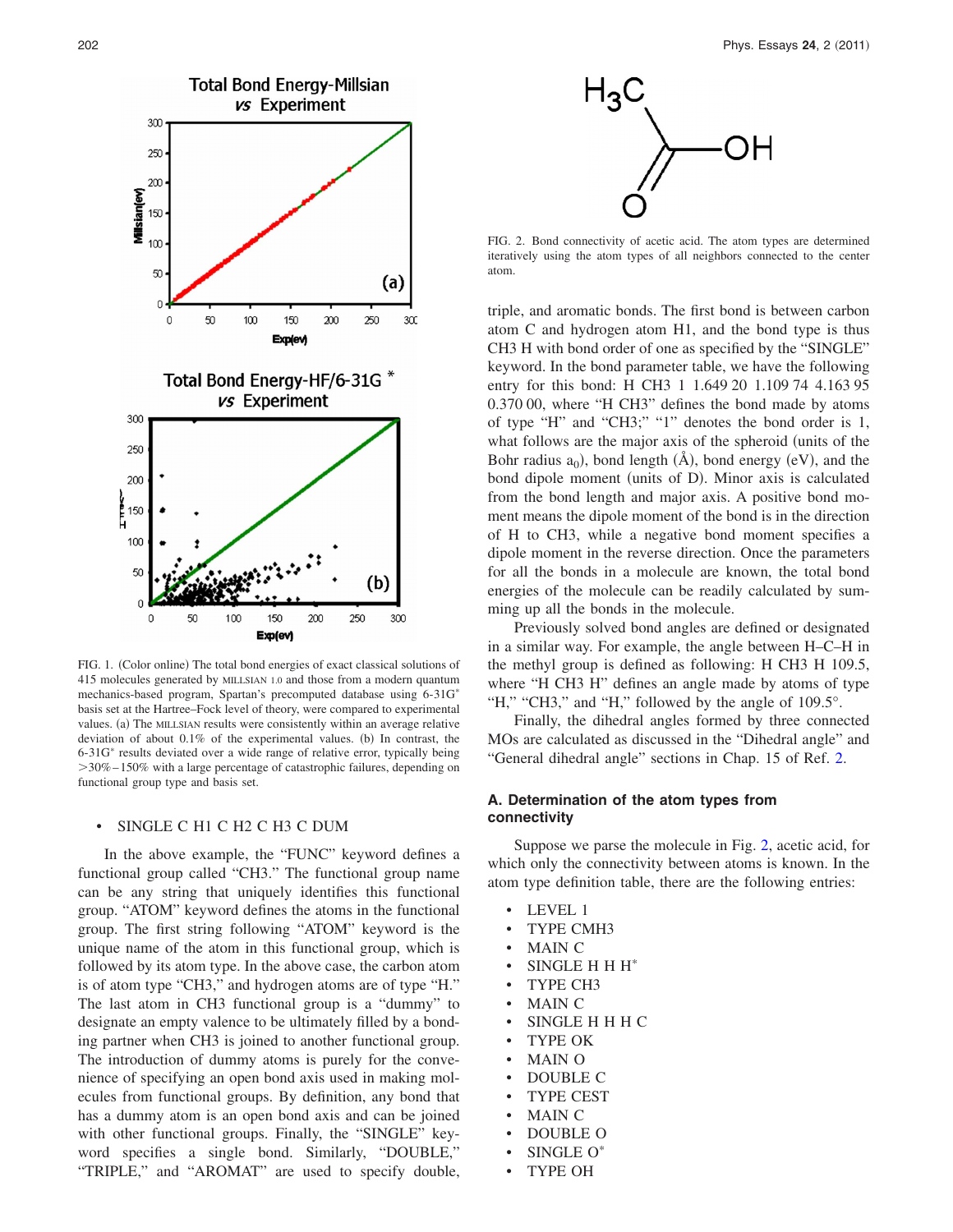- MAIN O
- SINGLE H<sup>\*</sup>
- LEVEL 2
- TYPE OACD
- MAIN OH
- SINGLE H CEST
- TYPE CCA
- **MAIN CEST**
- DOUBLE OK
- SINGLE OH<sup>\*</sup>
- LEVEL 3
- TYPE OCA
- **MAIN OEST**
- DOUBLE CCA

wherein each level assigns a higher degree of specificity to the groups of bonding atoms in terms of the functional group classification. For example, consider the group of atoms O, C, and O having one double and one single bond that are designated as such in "LEVEL 1" and then to carbonyl to O single bond in "LEVEL 2," followed by carboxylic acid in the next higher level, "LEVEL 3." The atom type symbol follows the "TYPE" keyword; "MAIN" specifies an atom center that the type is being defined; "SINGLE," "DOUBLE," "TRIPLE," or "AROMAT" specify the atoms connected to the center via single, double, triple, or aromatic bonds, respectively; the "\*" symbol in the above representations designates a "wildcard" atomic center, any atom in a bond of a particular type to be determined from the identity of the bonding partner. In the cases that involve incumbent nonphysical resonance structures, MILLSIAN inputs a series of integer bond orders of different types and outputs the appropriate noninteger bond order previously solved analytically<sup>2</sup> and designates the atom type accordingly. In the beginning, all atom types are initialized by their chemical element names. For example, hydrogen, carbon, and oxygen atoms are of the types "H," "C," and "O," respectively. By definition, the term "dummy atom" designated type "DUM" corresponds to a single bond empty valence of an atom center that is filled when the bonding partner to an atom center is selected. In a reiterative manner, the updated atom types and connectivity are used to determine the atom types and connectivity in the next step by formulating an altered sequence of atom types and connectivity that more closely satisfies the structure input by the user. The reiteration is performed until all the inherent bonding rules are satisfied with a match to the structure. Specifically, the valence calculated from the connectivity, the bond orders, and all atom types, except for wildcards defined in the atom type definitions, should match exactly to the input structure.

In the implementation of the operations of each LEVEL to arrive at further specificity of the functional groups and their connectivity, the algorithm eliminates arbitrary general cases in favor of specific cases. If an atom is either arbitrary (i.e., a wildcard) or a specific atom type, then the latter atom type will be used. For example, in LEVEL 1 of an iterative algorithm of multiple LEVELS, wherein the definition of atom types are assigned, first, the elements such as C and the H's of CH3 functional group are designated as atom types.

Then, the  $C$  (C1) in the methyl group is updated to "CH3" according to the definition of type "CH3" comprising an atom type "C" connected to three atoms of type H by single bonds. This is outputted over the more arbitrary case. For example, in a more general designation of a methyl functional group "CMH3" bound to an arbitrary atom type (i.e., wildcard designated by  $*$  in the representation list), CMH3 is excluded in favor of the result of CH3 bound to a specific atom type. In the example *supra*, according to priority rules, carbon C1 will be of type CH3. The second C  $(C2)$  becomes type "CEST;" the O (O1) with double bond to C has type "OK" and the  $O$  (O2) connected to C via single bond is of type "OH." After searching in the first level of atom type definitions, the atom types for C1, C2, O1, and O2 are updated. Then, the algorithm implements a search of the atom types defined at LEVEL 2. Once finished, the atom types are updated for the following two atoms: C2 is of type "CCA" and O3 is of type "OACD." Advancing to searching in LEVEL 3, O1 is updated to type "OCA." Once there are no more updates to the atom types, the search is deemed converged. The atom types for all atoms are listed in the following manner:

- H1 H
- H2 H
- H3 H
- H4 H
- C1 CH3
- C2 CCA
- O1 OCA
- O2 OACD

The above atom types are consistent with the following functional group definitions:

- FUNC CH3
- ATOM C CH3
- ATOM H1 H
- ATOM H2 H
- ATOM H3 H
- ATOM DUM DUM
- SINGLE C H1 C H2 C H3 C DUM and
- FUNC ACID
- ATOM C CCA
- ATOM O1 OCA
- ATOM O2 OACD
- ATOM H H
- ATOM DUM1 DUM
- SINGLE O2 C O2 H DUM1 C
- DOUBLE C O1

Note that the use of wildcards is very convenient since certain atom types can be identified by their connectivity to these empty valences in addition to possible other established connectivity. This is of special importance when an exact match cannot be found for some atoms, since the higher level atom type definitions arise from their prioritization over iterations of the algorithm corresponds in more refined atom types in the output structure. Thus, the iteration will assign an optimum atom type to the atom that does not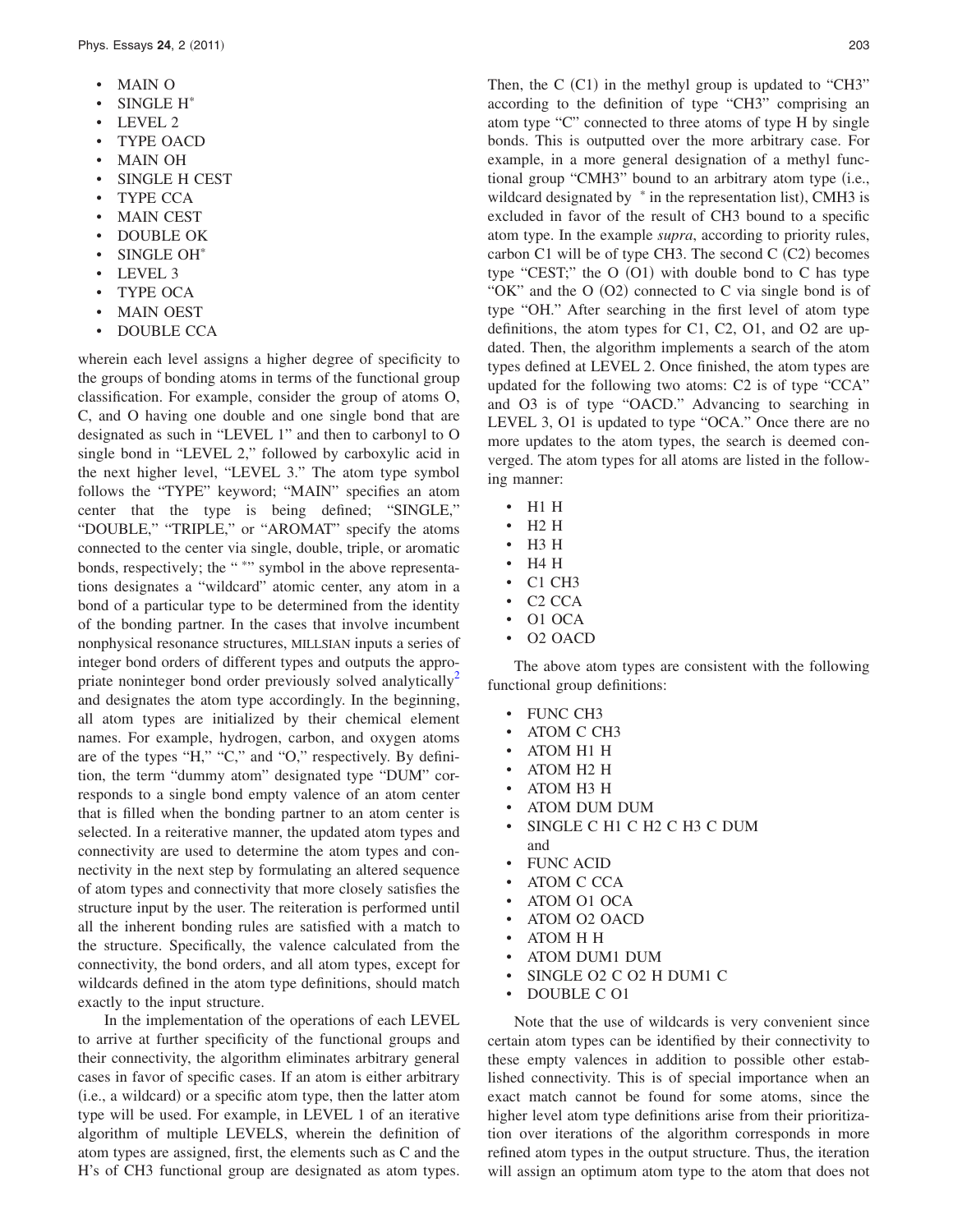<span id="page-4-0"></span>

FIG. 3. Bond connectivity of imidazole. The atom types of the atoms on the ring are determined by matching the ring to ring templates in the MILLSIAN library.

have an exact match. Introduction of new functional groups can be conveniently achieved by adding a definition of the corresponding new atom types.

Using this iterative method, the change to a more complicated functional group comprised of simpler functional groups arising from substitution at distant atoms to one or more simpler groups can be reflected in the atom types, i.e., the type of O1 was updated to OCA because O2 is connected to H. Finally, all atom types are defined, and the associated parameters can be found in the bond table, where the following entries are given:

- H CH3 1 1.649 20 1.109 74 4.163 95 0.370 00
- CCA OCA 2 1.299 07 1.206 28 7.806 60 2.230 00
- CCA OACD 1 1.734 90 1.394 02 4.419 25 0.760 00
- OACD H 1 1.264 30 0.971 65 4.410 35  $-1.51000$
- CCA CH3 1 2.047 40 1.514 37 4.431 10 0.000 00

From these parameters, we can calculate the total bond energy, bond length, molecular orbital parameters, charge distribution, and dipole moment.

#### **B. Define parameters for cyclic templates**

In principle, the atom types for atoms on a ring can be defined in the same manner as that for linear molecules. Given that the atom types depend mainly on the atomic elements and their connectivity on the ring, the types of all atoms are directly defined in a single ring definition. To illustrate this strategy, consider the five-membered ring of imidazole. The bond connectivity of imidazole is displayed in Fig. [3.](#page-4-0) In the atom type table for cyclic molecules, the following entries are given:

- RING IMID
- ATOM C1 C CPYR
- ATOM N1 N NIMD
- ATOM C3 C CPYR
- ATOM C4 C CPYR
- ATOM N2 N NPYR
- SINGLE N1 C3 C4 N2 N2 C1

# • DOUBLE C1 N1 C3 C4

where the keyword "RING" specifies the ring definition. This is followed by the name of the ring "IMID." The ATOM keyword is followed by three strings that specify the atom name used to define the connectivity within the ring, then the chemical element and atom type, respectively. For aromatic rings, the "ISAROM" flag is set to be "TRUE." By default, this flag is not set and the ring is not aromatic. Once a cyclic molecule is read into the MILLSIAN, the atom types of all atoms including those on the ring are assigned using the iterative method for linear molecules. In this case, type H is assigned to all hydrogen. The connectivity and the chemical elements in imidazole match the above definition for ring IMID, so we have the following atom types on the ring:

- C1 CPYR
- N1 NIMD
- C3 CPYR
- C<sub>4</sub> CPYR
- N2 NPYR

which is consistent with the definition of the functional group:

- FUNC IMID
- ATOM C1 CPYR
- ATOM H1 H
- ATOM C2 CPYR
- ATOM H2 H
- ATOM N NPYR
- ATOM HN H
- ATOM C3 CPYR
- ATOM H3 H
- ATOM N2 NIMD
- SINGLE C1 H1 C2 H2 N HN C3 H3 C2 N C3 N C1  $N<sub>2</sub>$
- DOUBLE C1 C2
- DOUBLE C3 N2

Once the types of the atoms on the ring are determined, the iterative method determines the atom types due to the substitution on the ring. Substituted rings are defined in a similar way with the keyword "SRIN." For example, the 1,3,5-substituted benzene ring having three chlorine atoms is defined in the following manner:

- SRIN BENZ
- **ISAROM TRUE**
- ATOM CL1 CL CACL
- ATOM C2 CAH1 CAH1
- ATOM CL3 CL CACL
- ATOM C4 CAH1 CAH1
- ATOM CL5 CL CACL
- ATOM C6 CAH1 CAH1
- AROMAT CL1 C2 CL3 C4 CL5 C6 C2 CL3 C4 CL5 C6 CL1

In the next LEVEL of ring designations, the element names are replaced by atom types, which may involve substitution of the standard ring. In case of substitution, the type of the nonhydrogen element name replaces the element name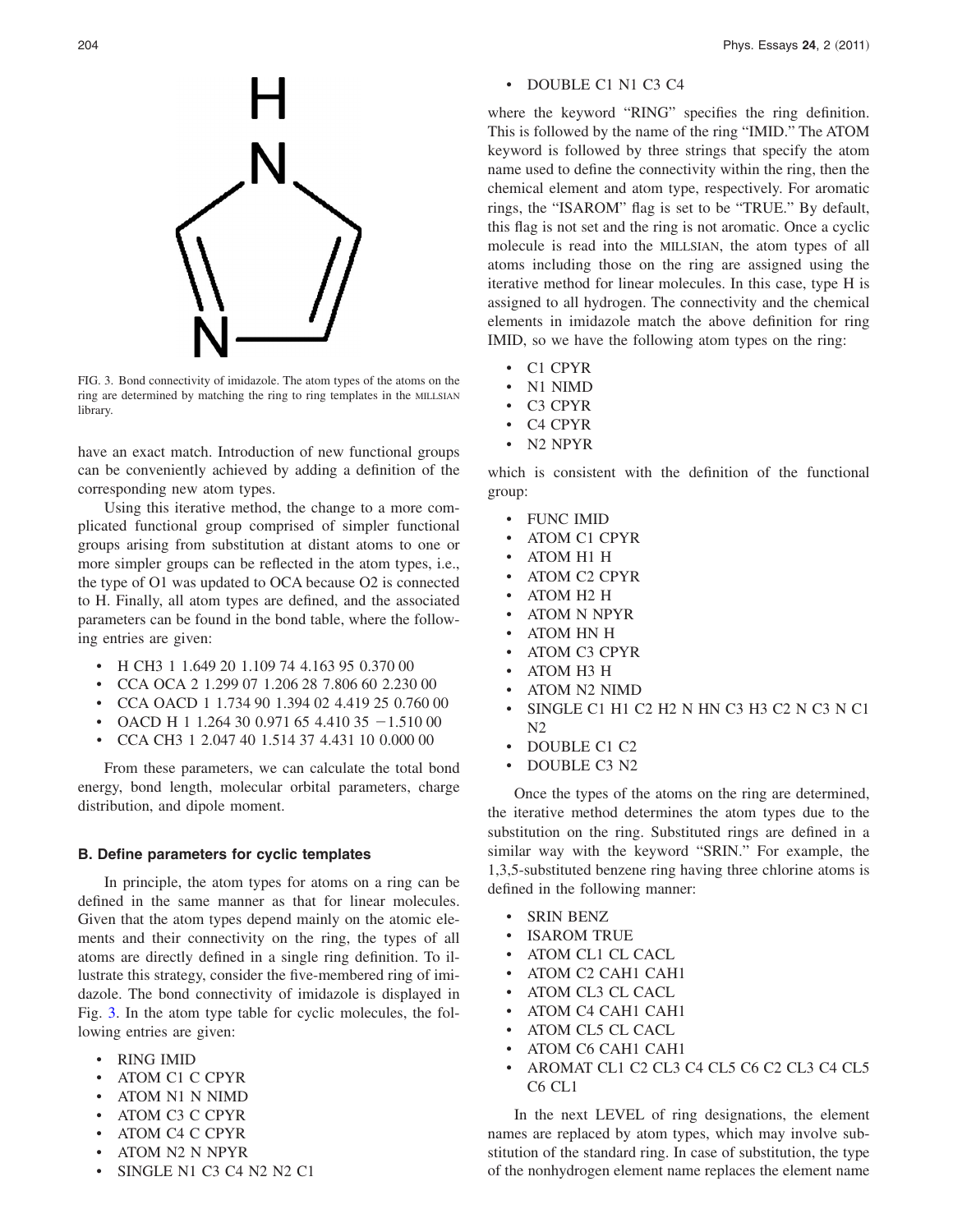<span id="page-5-0"></span>

FIG. 4. (Color online) A cyclic molecule with fused rings that can be partitioned into two ring clusters. Rings 1-2-3-4-5-6, 8-9-10-20-18-19, 10-11- 12-13-14-20, and 14-15-16-17-18-20 are the smallest set of the smallest rings (SSSR) for this molecule.

of the atom on the ring for which the corresponding nonhydrogen atom substitutes. The final column lists the atom types for all the atoms on the ring. In the case of 1,3,5 chlorobenzene, the atom types are first assigned CAH1 from the definition of benzene ring. Then the atoms connected to atom of type "CL" is updated to CACL. Different levels of ring substitution can be used similarly to define atom types for linear functional groups; however, this was found to be unnecessary for the current version of MILLSIAN.

#### **C. Smallest set of smallest rings (SSSR)**

For the proper assignment of atom types, we need to find the rings in the molecule in order to determine the correct atom types for atoms in the rings. As it will become apparent *infra*, the SSSR is also necessary for the generation of 3D coordinates for cyclic molecules. For fused and bridged rings, the atom types are determined for the basic rings, and they will generate all the rings in the molecule. Then, the basic rings are modified for substitution where applicable. The molecule in Fig. [4](#page-5-0) has a number of possible rings. However, only 4 six-membered rings are needed to generate all other rings in this molecule. For example, ring 10-11-12-13- 14-15-16-17-18-20 can be generated by combining rings 10- 11-12-13-14-20 and 14-15-16-17-18-20. These 4 sixmembered rings are defined as SSSR for this molecule.

The algorithm to find the SSSR is illustrated in the following with pseudocode:

At atom *i*, search along the bonds until it goes back to *i* again If it does not go back to *i*, *i* is not in a ring, otherwise, the smallest ring that contains *i* is the first sequence that goes back to *i*. If there is a smallest ring, check if it is already in SSSR. End loop over all atoms

Using the above algorithm, the following rings are identified: 1-2-3-4-5-6, 8-9-10-20-18-19, 10-11-12-13-14-20, 14- 15-16-17-18-20.

<span id="page-5-1"></span>

FIG. 5. (Color online) The terminal atoms that are not in any ring can be removed from the molecule to facilitate the search for SSSR. C7 and all hydrogen atoms are terminal atoms in methylbenzene.

A terminal atom is an atom that participates in only one bond. To reduce the computational cost searching for SSSR, terminal atoms are removed iteratively as illustrated in the following example for methylbenzene (Fig.  $5$ ). In the case demonstrated in Fig. [4,](#page-5-0) all the hydrogen atoms are terminal atoms; thus, they can be removed in the first step of the iteration. Once the hydrogen atoms in the methyl group are removed, C7 becomes a terminal atom and can be removed. This process is continued until there are no more terminal atoms left in the molecule. In the above case, only atoms 1–6 are left after following this procedure.

#### **D. Determination of bond orders and aromaticity**

MILLSIAN supports the Protein Data Bank (PDB) file format for the input of the molecules. PDB file does not store the information about the bond orders that are necessary for the determination of atom types in MILLSIAN. The assignment of bond orders for molecules input from the PDB format is based on the recognition of functional groups or templates as well as the analysis of bond lengths. If a protein functional group, amino acid, or other fragment generally known as a "residue" in the PDB file matches one in the MILLSIAN functional group or template library, then the connectivity and bond orders are assigned according to those stored in the MILLSIAN library. Currently, the MILLSIAN library comprises the following residues as basis elements of complex structures to conveniently assign connectivity and bond order:

- *Amino acid residues:* ALA, ARG, ASN, ASP, CYS, GLN, GLU, GLY, HIS, ILE, LEU, LYS, MET, PHE, PRO, SER, THR, TRP, TYR, and VAL.
- *Nucleotides:* A, U, G, C, DA, DT, DG, and DC.
- *Heterogens:* HEM, NAG, ACE, ASX, GLX, EOH, GOL, HYP, MOH, OXY, PCA, and PER.

The residue identifier in the PDB file is used to match the residues stored in the MILLSIAN library. If a residue does not match any residue in the library, then the connectivity and bond orders are assigned based on the distance of atom

Loop over all atoms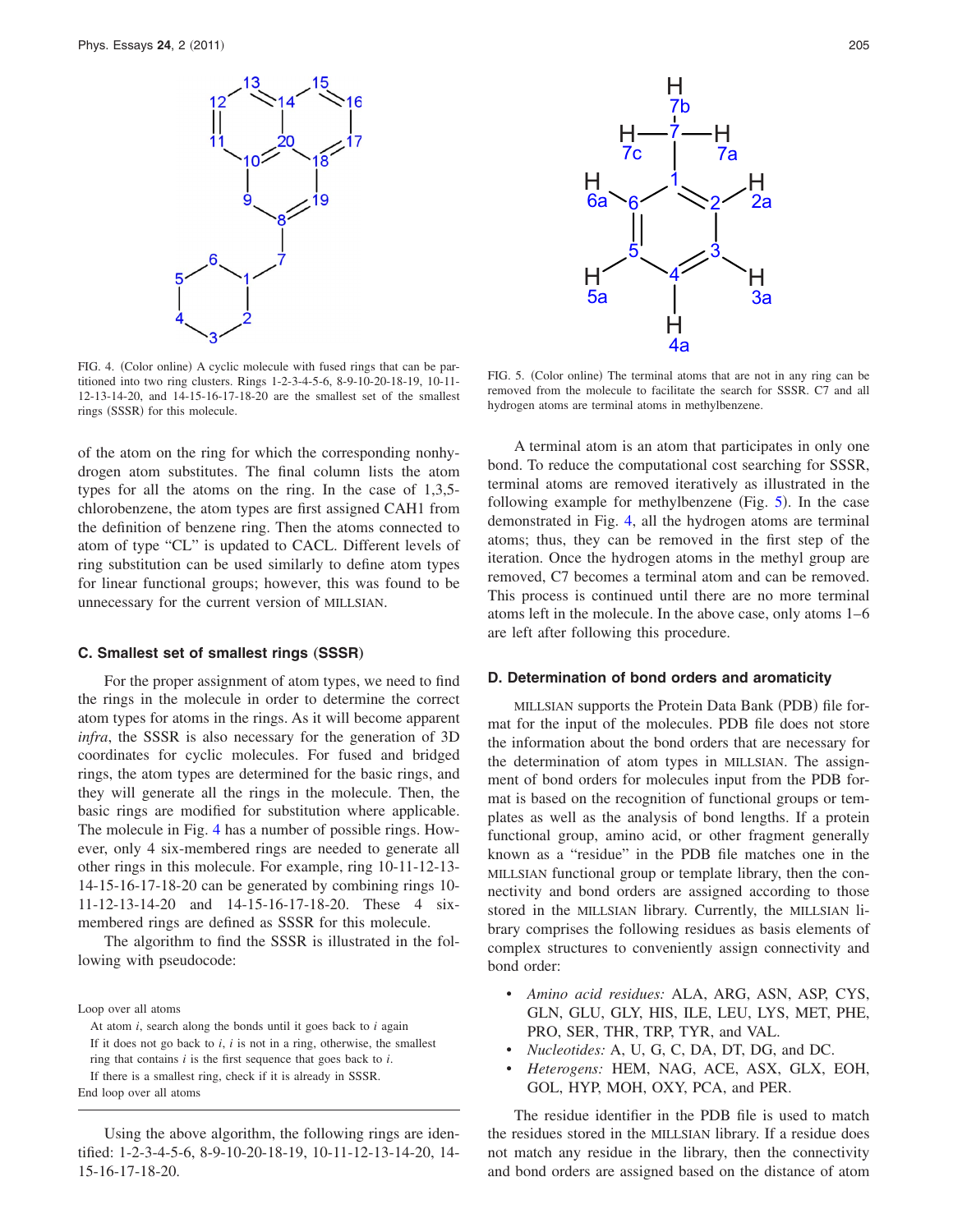<span id="page-6-0"></span>

FIG. 6. (Color online) To generate the coordinates for ethane, C1 is moved to the origin, and H1c is then moved to the *x*-axis. The coordinates for all other atoms are generated using the bond length and the angles. Dihedral angles are used to minimize the repulsion between groups in the molecule.

pairs. The advantage of using distance-based bond order assignment is that it can be applied to residues that are not in the library. The disadvantage is that the distance-based bond order assignment may generate unsatisfactory bond orders. For example, if the 3D coordinates have a relatively large uncertainty, the connectivity and bond orders may not be generated correctly. To reduce this problem, MILLSIAN implements a bond order "clean up" method based on the normal valence of the chemical elements. The algorithm is iterative and is illustrated in the following pseudocode:

| Assign the bond orders based on distance                             |
|----------------------------------------------------------------------|
| Loop over all atoms                                                  |
| Check the used valence of atom i                                     |
| While the used valence is more than the allowed valence, reduce the  |
| highest bond order by one. If there are more than one bond of the    |
| same highest order, then reduce the bond order of the bond which has |
| the largest bond length.                                             |
| End loop over all atoms                                              |
|                                                                      |

Redo the above loop until no bond orders are updated.

The above algorithm will solve the problems for some of the bonds. However, some unsatisfactory bond orders may still exist. MILLSIAN 2.0 implements a graphical user interface to allow the users to interactively update the bond orders of the desired bonds. Once the bond orders are determined, the next step is to assign the aromaticity to the rings present in the molecule. Hukel's rule is used to assign the aromaticity.

# **E. Initial structure generation**

Generating initial molecular structure is an essential step in molecular modeling. Some molecular input formats, i.e., SMILES, do not contain the information about the 3D coordinates of the molecule. Therefore, an important task is to generate the 3D coordinates along with the connectivity information about the molecule. In the current implementation, the coordinates for acyclic and cyclic molecules are generated using different algorithms due to the extra constraints put on cyclic molecules.

# *1. Acyclic molecules*

Initial structure generation for linear molecules is illustrated using ethane exemplarily displayed in Fig. [6.](#page-6-0) Select

<span id="page-6-1"></span>

FIG. 7. (Color online) Two chair conformations of cyclohexane become equivalent when there are no substitutions.

any atom, such as atom C1 and designate its center as the origin coordinate position (0.0, 0.0, 0.0). Then check the first atom connected to C1, which is H1a. Find the bond length parameters for the bond H1a-C1 (bond type H CH3) and put H1a on the *x*-axis. Next, check the second atom connected to C1, which is H1b. Find the parameters for bond H1b-C1 (bond type H CH3) and angle H1a-C1-H1b (angle type H CH3 H), and then put H1b on the *xy*-plane. Finally, the positions for all of the other atoms connected to C1 are solved using the bond length and two angles between the atoms already solved. If C1 is a chiral center, then there are two possible positions that satisfy the bond and angle constrains corresponding to the two different enantiomers involving the solution of atom H1c. When solving the position for H2a, a dihedral angle of 180° for H1a–C1–C2–H2a is used to minimize the repulsion resulting in a gauche conformation. Heavy atoms have higher priority over hydrogen atoms when the dihedral angle assignment is determined. The algorithm loops over the solved atoms coordinates until all the atom positions are solved. The pseudocode is as follows:

Assign (0.0, 0.0, 0.0) to the first atom. Flag it as solved.

Calculate the coordinates for the first atom connected to it using the bond length parameter and align it on the *x*-axis. Flag it as solved. Calculate the coordinates for the second atom connected to it using bond length and angle parameters and put it on the *xy*-plane. Flag it as solved.

Repeat until positions of all atoms are solved

Calculate the coordinates for the second atom connected to it using bond length and angle parameters and put it on the *xy*-plane. Flag it as solved.

Calculate the coordinates for all other atoms connected to it using two bond angles and bond length.

| ۰ |     |
|---|-----|
|   | $-$ |

The above algorithm will generate reasonable coordinates for molecules without rings. However, for the molecules with rings, the dihedral angle information must be included in order to generate reasonable cyclic structures as discussed in the next section.

#### *2. Cyclic molecules*

Rings in the molecule enforce constraints on the structure. For example, the chair conformation of a six-membered ring has dihedral angles at about  $(60, -60, 60, -60, 60, -60)$ . In fact, the similar dihedral angle series of  $(-60,60, -60,60,$  $-60,60$ ) also specifies the chair conformation (Fig. [7](#page-6-1)). In the case where the six-membered ring is not substituted, these two chair conformations are equivalent. However, when substitutions are made at positions on the ring, the chair confor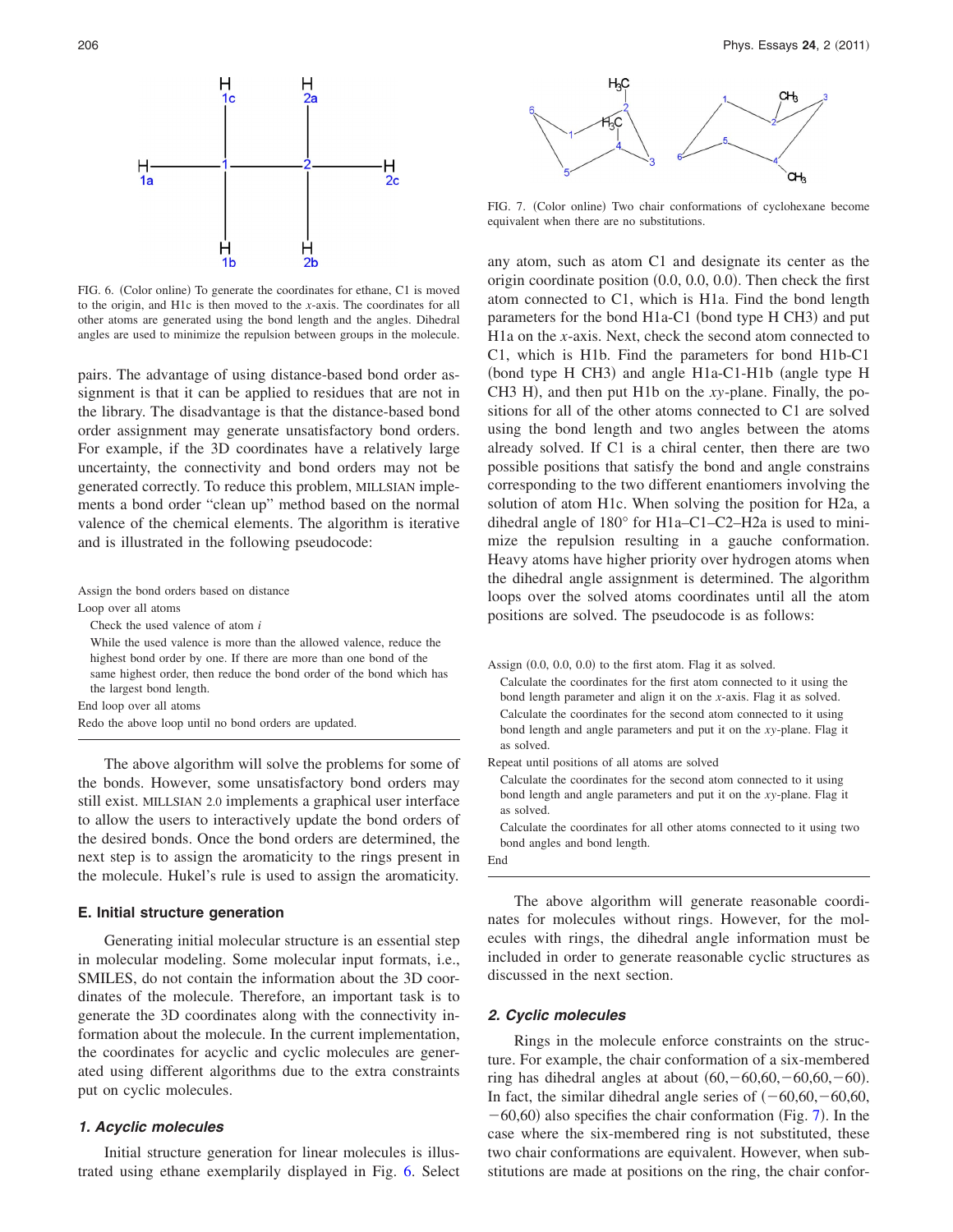mations are no longer equivalent. In MILLSIAN, the chair conformations corresponding to different dihedral angle series are denoted as "+" and "-" conformations to distinguish between the two.

Distinguishing between the two chair conformations is especially important to generate the fused or bridged cyclic molecules as the neighboring rings impose constraints on the conformation. When connectivity and bond order information for a molecule is parsed into the MILLSIAN, the SSSR is identified using the algorithm discussed *supra*. Then, the connectivity between the rings is generated and used to partition the rings into ring clusters, a group of one or more fused or bridged rings separated by others by a linear chain. For example, the molecule in Fig. [4](#page-5-0) contains two ring clusters. Atoms 1–6 belong to one ring cluster and atoms 8–20 belong to the other ring cluster. A back tracing algorithm, trial and error fit to one of the conformations, is employed to determine the conformation of the rings in the ring cluster. Coordinates for atoms not in any ring clusters are generated using the algorithms for acyclic molecules discussed *supra*.

# **IV. OPTIMIZATION METHODS IN MILLSIAN 2.0**

With an initial geometry of the molecule, the energy penalty function is constructed according to the following equation:

<span id="page-7-0"></span>
$$
E_p = \sum_{\text{bond}} k_b (r - r_{\text{eq}})^2 + \sum_{\text{angle}} k_a (\theta - \theta_{\text{eq}})^2 + \frac{1}{2} \sum_{ij} \frac{\int \rho_i \rho_j}{4 \pi \epsilon r_{ij}},
$$
\n(1)

where the first summation denotes the sum of the squared errors due to the deviation from presolved bond lengths, weighted by a positive number  $k<sub>b</sub>$ , and the second summation denotes the sum of the squared errors of the deviation from the presolved angles, weighted by a positive number  $k_a$ . The last term accounts for the nonbonded interactions due to the charge distribution of the molecule. Equation  $(1)$  $(1)$  $(1)$  is a function of the Cartesian coordinates of all atoms in the system. The optimum structure can be found by minimizing the energy penalty function:

$$
\frac{\partial E_p}{\partial X_i} = 0.
$$
 (2)

#### **A. Steepest descent algorithm**

The first method implemented in MILLSIAN to solve the coupled nonlinear equation is the steepest descent algorithm which solves the following equation:

$$
f(x) = 0\tag{3}
$$

<span id="page-7-1"></span>by using the iterative procedure.

Starting with an initial guess  $x_0$ , calculate the derivative of  $f(x_0)$  denoted by  $f'(x_0)$ . Update the variables according to the following equation:

$$
x_2 = x_1 - f'(x_1) \Delta s
$$
  
\n
$$
\vdots
$$
  
\n
$$
x_n = x_{n-1} - f'(x_{n-1}) \Delta s,
$$
\n(4)

where  $\Delta s$  is the step size for minimization. Once  $|x_n - x_{n-1}|$  $\leq \varepsilon$ , which is a predefined tolerance, convergence is achieved. Otherwise, the above steps are repeated.

The steepest descent algorithm can be extended to the minimization of the penalty energy by using internal coordinates such as the dihedral angles. In order to use dihedral angles as the variables in the minimization, the only change needed is to calculate the derivative of energy with respect to the dihedral angles  $\varphi$  using the following relationship:

$$
\frac{\partial f}{\partial \varphi} = \frac{\partial f}{\partial x} \frac{\partial x}{\partial \varphi}.
$$
\n(5)

#### **B. Adopted basis Newton–Raphson**

The adopted basis Newton–Raphson method (ABNR) was originally implemented in CHARMM by States.<sup>21</sup> The algorithm was described in a publication by Brooks *et al.* with its extension to minimize a path using the nudged elastic bond method<sup>22</sup> wherein the details for this method are given. In the ABNR method, Newton–Raphson algorithm is applied to a subspace of the coordinate vector spanned by the displacement coordinates of the last few minimization steps. The second derivative matrix is constructed numerically from the change in the gradient vectors and is inverted by an eigenvector analysis allowing the routine to recognize and avoid saddle points in the energy surface. At each step, the residual gradient vector is calculated and used to add a steepest descent step onto the Newton–Raphson step, and incorporating a new direction into the basis set. ABNR usually converges faster than the steepest descent method.

#### **C. Simulated annealing algorithm**

The steepest descent algorithm is likely to give local minima that satisfy the condition having the gradient of Eq. ([3](#page-7-1)) close to zero. The simulated annealing algorithm avoids the local minima by introducing a random perturbation to the function. Simulated annealing has been implemented in MILLSIAN 2.0 using the internal coordinates. The algorithm is outlined in the following:

- 1. Starting with an initial set of dihedral angles, calculate the energy penalty  $E_p$  according to Eq. ([1](#page-7-0)).
- 2. Generate a set of random displacements of dihedral angles and calculate  $E_p$  for this new configuration.
- 3. If the  $E_p$  is lower than the one from the previous structure, accept this random move.
- 4. If the  $E_p$  is higher than the one from the previous structure, accept this random move with the following probability:

$$
P = \exp(-\Delta E/k_b T),
$$

where  $\Delta E$  is the difference between the current and previous structure  $E_p$ ,  $k_b$  is the Boltzmann constant, and *T* is the speci-

$$
x_1 = x_0 - f'(x_0) \Delta s
$$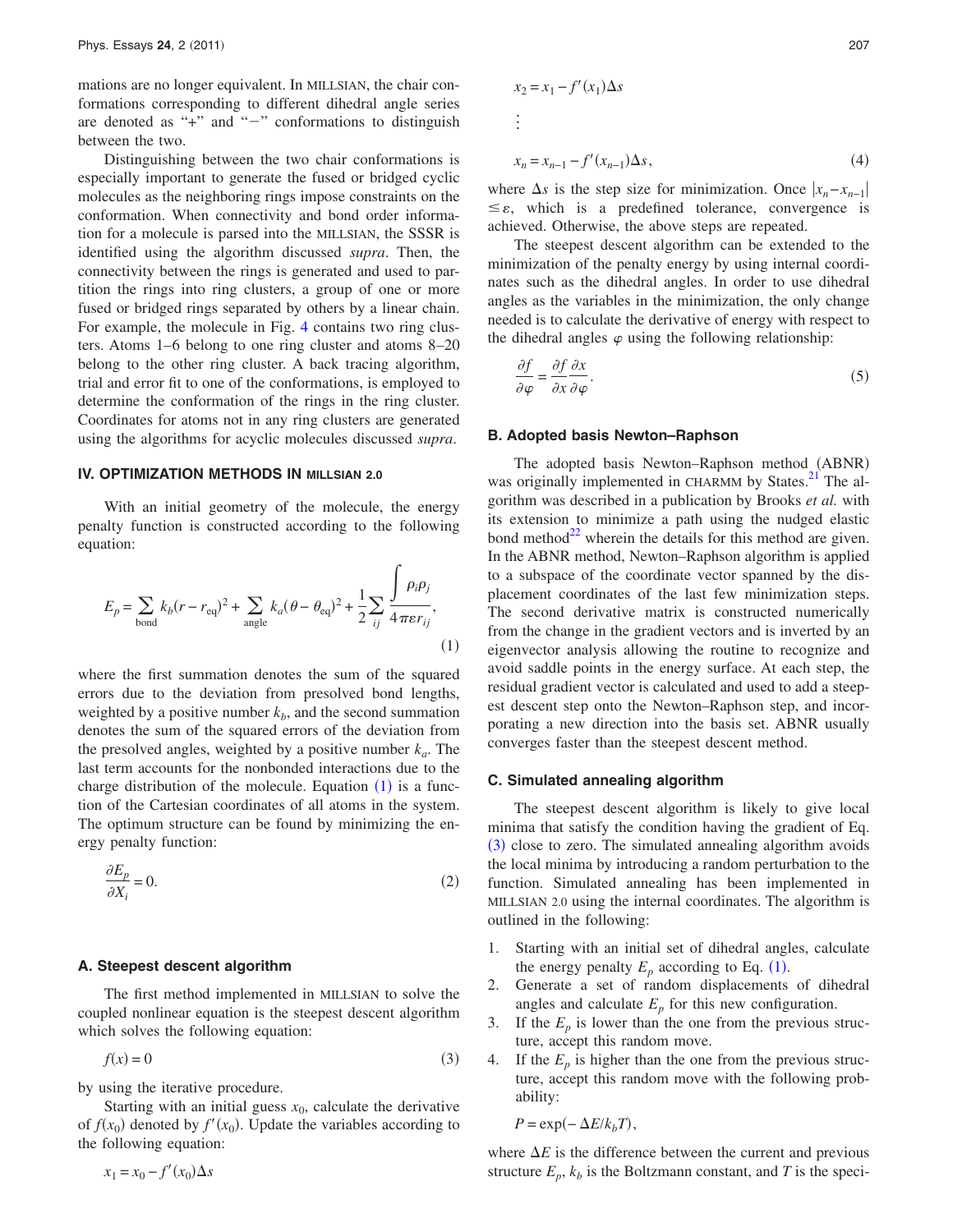fied temperature. If the temperature is high, the energy of Eq.  $(1)$  $(1)$  $(1)$  is more likely to overcome the barrier to get out of the local minimum.

- 5. Decrease the temperature.
- 6. Repeat steps 2–5 until predefined convergence criterion has been satisfied.

Simulated annealing is an effective way to avoid being trapped in the local minima, but it cannot be applied to the torsion angles in the rings for cyclic molecules because rotation around a bond in the ring will not change the conformation of the ring. This leads to the need for the coupled molecular dynamics and steepest descent method outlined *infra*.

# **D. VERLET algorithm**

The VERLET algorithm is used to carry out molecular dynamics simulations of the molecular system. Given  $E<sub>n</sub>$  for the interaction between functional group and molecules, the pair wise additive forces can be evaluated by taking the derivative of the energy penalty function:

$$
F_i = -\frac{\partial E_p}{X_i}.\tag{6}
$$

Once the force on each atomic site is calculated, the phase space of the system can be sampled according to the VERLET algorithm derived from Newton's equation of motion:

$$
r(t + \Delta t) = 2r(t) - r(t - \Delta t) + a(t)\Delta t^2
$$
\n(7)

and the velocities can be updated by the following equation:

$$
v(t) = \frac{1}{2\Delta t} [r(t + \Delta t) - r(t - \Delta t)],
$$
\n(8)

where *t* denotes the time during which molecular dynamics occur and  $\Delta t$  is the time step. The time step used in MILLSIAN 2.0 is  $\Delta t = 1$  fs.

#### **E. Constrained molecular dynamics: SHAKE algorithm**

In order to obtain meaningful statistics of a physical system, the molecular dynamics needs to be able to sample the phase space at a certain time scale for example, nanosecond time scale for thermodynamical properties). To achieve a large time step for the simulation, the high frequency modes can be fixed during molecular dynamics, i.e., the functional groups solved using classical physics can be treated as rigid bodies). The SHAKE algorithm,<sup>23</sup> which is widely used in constrained molecular dynamics, can be used to fix a certain number of degrees of freedom of the system.

The constraints on the *n* bond lengths take the following form:

$$
\sigma_k^{(t)} = (r_{ij}^{(t)})^2 - d_k^2 = 0,\tag{9}
$$

where  $r_{ij}^{(t)}$  is the distance between atoms *i* and *j*, while  $d_k$  is the constrained bond length. These constraint equations are added into the energy penalty function in the equation of motion such that the constrained force is given by

$$
F_i^c = F_i + \frac{\partial}{\partial X_i} \sum_{k}^{n} \lambda_k \sigma_k^{(t)},
$$
\n(10)

where the last term is the gradient due to the energy constraints. Adding the constraints should not change the forces acting on each atom because  $\sigma_k^0$  $t_{k}^{(t)}$  will be zero when the constraints are satisfied. With the constraints, the VERLET algorithm reads

$$
r(t + \Delta t) = 2r(t) - r(t - \Delta t) + a(t)\Delta t^2
$$
  
+  $m_i^{-1} \Delta t^2 \frac{\partial}{\partial X_i} \sum_{k}^{n} \lambda_k \sigma_k^{(t)}$   
=  $\hat{r}(t + \Delta t) + m_i^{-1} \Delta t^2 \frac{\partial}{\partial X_i} \sum_{k}^{n} \lambda_k \sigma_k^{(t)},$  (11)

where the first three terms are the updates of positions due to the unconstrained dynamics and the last term is due to the constraints on the bonds. To satisfy the constraints at time step  $t + \Delta t$ , the Lagrange multipliers must be chosen such that

$$
\sigma_k^{(t+\Delta t)} = (r_{ij}^{(t+\Delta t)})^2 - d_k^2 = 0.
$$
\n(12)

This requires solving a system of nonlinear equations

$$
\sigma_k^{(t+\Delta t)} = \left\| \hat{r}_i^{(t+\Delta t)} - \hat{r}_j^{(t+\Delta t)} + m_i^{-1} \Delta t^2 \frac{\partial}{\partial X_i} \sum_k^n \lambda_k \sigma_k^{(t)} \right\|
$$

$$
- m_j^{-1} \Delta t^2 \frac{\partial}{\partial X_j} \sum_k^n \lambda_k \sigma_k^{(t)} \right\|^2 - d_k^2 = 0 \tag{13}
$$

simultaneously for *n* unknown Lagrange multipliers.

This system of *n* nonlinear equations can be solved by Newton's method, where the solution vector  $\lambda$  is updated using

$$
\lambda_n = \lambda_{n-1} - \mathbf{J}^{-1} \sigma,\tag{14}
$$

where the matrix **J** is the Jacobian of the equations  $\sigma_k$ ,

$$
\mathbf{J} = \begin{pmatrix} \frac{\partial \sigma_1}{\partial \lambda_1} & \frac{\partial \sigma_1}{\partial \lambda_2} & \cdots & \frac{\partial \sigma_1}{\partial \lambda_n} \\ \frac{\partial \sigma_2}{\partial \lambda_1} & \frac{\partial \sigma_2}{\partial \lambda_2} & \cdots & \frac{\partial \sigma_n}{\partial \lambda_n} \\ \vdots & \vdots & \ddots & \vdots \\ \frac{\partial \sigma_n}{\partial \lambda_1} & \frac{\partial \sigma_n}{\partial \lambda_2} & \cdots & \frac{\partial \sigma_n}{\partial \lambda_n} \end{pmatrix} . \tag{15}
$$

In practical implementation, the positions and the Lagrange multipliers are updated according to the following equation:

$$
\lambda_k^n = \frac{\sigma_k}{\partial \sigma_k / \partial \lambda_k^{n-1}},
$$
  

$$
r_i^n = r_i^{n-1} + \lambda_k^n \frac{\partial \sigma_k}{\partial r_k},
$$
 (16)

until all constraints are satisfied to a predefined tolerance.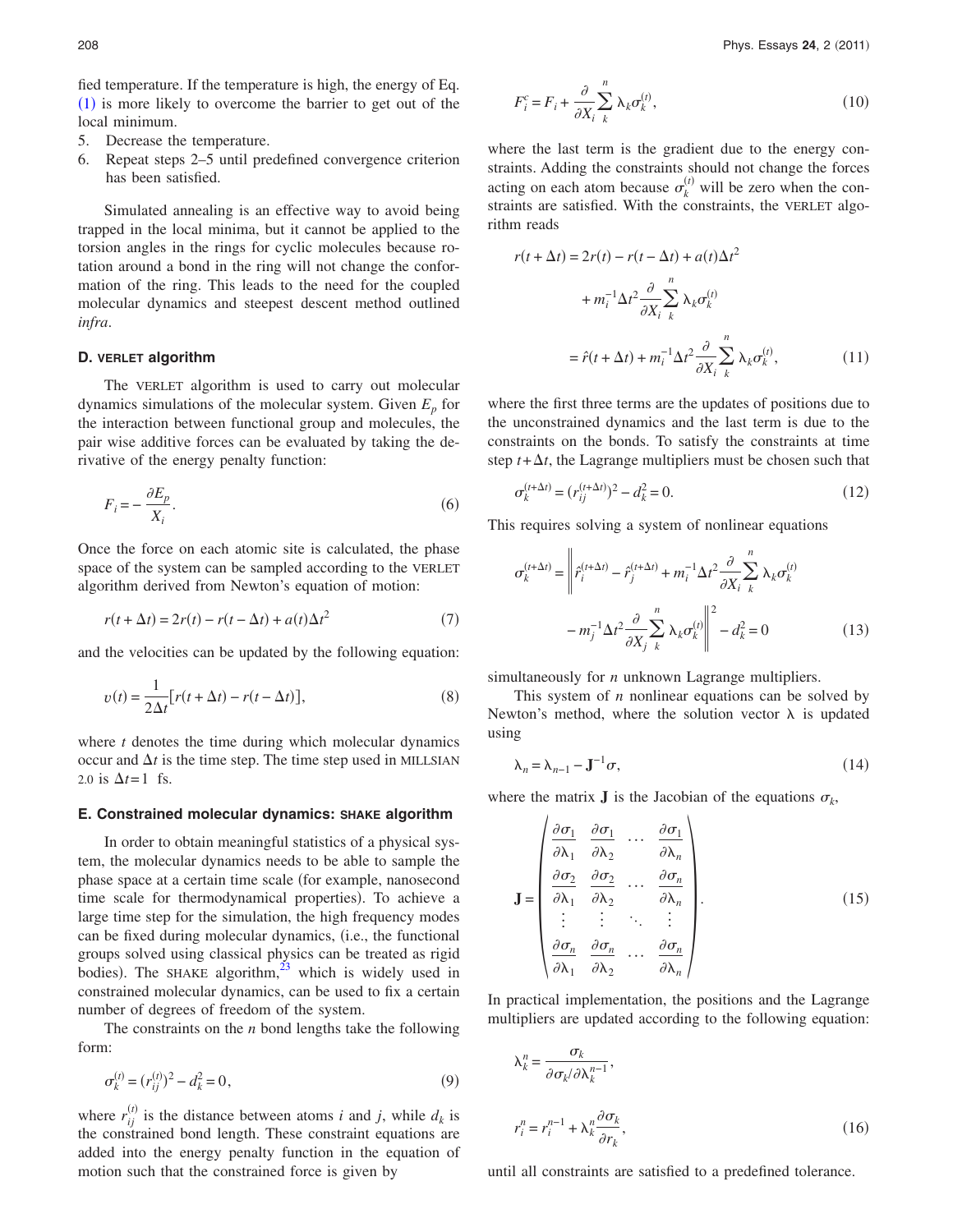# **F. Coupled molecular dynamics and steepest descent method**

The above methods are efficient for the geometry optimization of most of the molecules. However, for a molecule that has very complicated ring systems where the generated initial coordinates are far away from minimum, the optimization is likely to fail to converge. In order to optimize the conformation of the rings, a minimization method with Cartesian coordinates needs to be used. Molecular dynamics is used to sample the conformational space of the molecule with a complicated ring structure, resulting in reasonable rings that are close to the minimum. Once a reasonable conformation is generated, the structure can be further optimized using steepest descent or ABNR method. In the coupled molecular dynamics and minimization method, a conformation with smallest value of the energy penalty such as that from molecular dynamics given in Eq.  $(1)$  $(1)$  $(1)$  is used as the initial input for steepest descent or ANBR minimization. This method has been successfully used to generate the geometry for cyclic molecules with fused and bridged rings.

# **V. RESULTS AND DISCUSSIONS**

In a previous paper, $^{20}$  we presented the total bond energies for a series of molecules containing C, H, O, N, P, S, Si, B, F, Cl, Br, I, and metals calculated from MILLSIAN based on the linear summation of bond energies. Excellent agreement has been obtained between the calculated and experimental data. The average relative error of only 0.1% of the experimental heat of formation is obtained, which significantly outperforms existing methods. This observation shows that the functional groups are indeed transferable. Interestingly, the transferability of functional groups is a direct result of the correctness of the exact physical solutions of the electronic structure given by Mills' classical physics approach. The detailed discussions about the MILLSIAN calculated total bond energy compared to experimental data and other approaches namely Hartree–Fock methods with 3-21G and 6-31G<sup>\*</sup> basis sets can be found in an earlier paper. $20$ 

As a direct test for the electron distribution, dipole moments of a series of molecules were calculated using the vector sum of bond moments solved previously using classical physics. Table 16.17 in Chap. 16 of GUT-CP2 lists the bond moments solved along with the bond moments extrapolated from the experimental dipole moment of molecules. Overall, the predicted bond moments are in good agreement with the experimental value. The calculation of the dipole moment by vector sum of bond moments is permitted by the localization of the electrons in the molecules to the spheroidal MOs of each corresponding bond instead of being distributed over the entire space as in quantum mechanics. The bond moments listed in Table 16.17 were used to calculate the dipole moments of a series of organic molecules that span over 13 common organic functional groups. Table [I](#page-9-0) shows dipole moments calculated using MILLSIAN compared to the experimental measurements. The overall accuracy of predicted dipole moments are remarkable, given that the experimental uncertainty involved in measuring dipole moment is larger for those measured in the condensed phase. The

<span id="page-9-0"></span>TABLE I. Dipole moment of the molecules calculated from the vector sum of bond moments obtained from the closed form classical physics solutions.

| Molecules                         | Expt. <sup>a</sup> | Calc. | Error   |
|-----------------------------------|--------------------|-------|---------|
| 1-bromobutane                     | 2.08               | 1.96  | $-0.12$ |
| <b>Bromoethane</b>                | 2.04               | 1.97  | $-0.07$ |
| 1-bromoheptane                    | 2.16               | 1.95  | $-0.21$ |
| 1-bromopentane                    | 2.16               | 1.95  | $-0.21$ |
| 1-bromopropane                    | 2.18               | 1.95  | $-0.23$ |
| 2-bromopropane                    | 2.21               | 2.01  | $-0.20$ |
| 1-chlorobutane                    | 2.05               | 1.97  | $-0.08$ |
| Chloroethane                      | 2.05               | 1.97  | $-0.08$ |
| 1-chloropentane                   | 2.16               | 1.96  | $-0.20$ |
| 1-chloropropane                   | 1.95               | 1.96  | 0.01    |
| 2-chloropropane                   | 2.17               | 1.98  | $-0.19$ |
| Fluoroethane                      | 1.94               | 1.93  | $-0.01$ |
| 1-fluoropropane                   | 2.05               | 1.94  | $-0.11$ |
| 2-fluoropropane                   | 1.96               | 1.94  | $-0.02$ |
| Iodoethane                        | 1.98               | 1.84  | $-0.14$ |
| 1-iodopropane                     | 2.04               | 1.81  | $-0.23$ |
| Methanol                          | 1.69               | 1.72  | 0.03    |
| Ethanol                           | 1.69               | 1.73  | 0.04    |
| 1-propanol                        | 1.65               | 1.71  | 0.06    |
| 2-propanol                        | 1.69               | 1.71  | 0.02    |
| 1-butanol                         | 1.6                | 1.73  | 0.13    |
| Isobutanol                        | 1.64               | 1.72  | 0.08    |
| Methylamine                       | 1.29               | 1.41  | 0.12    |
| Dimethylamine                     | 1.03               | 1.21  | 0.18    |
| Ethylamine                        | 1.22               | 1.40  | 0.18    |
| Propylamine                       | 1.17               | 1.33  | 0.16    |
| Butyl ethyl ether                 | 1.24               | 1.33  | 0.09    |
| Butyl vinyl ether                 | 1.25               | 1.39  | 0.14    |
| Dibutyl ether                     | 1.17               | 1.33  | 0.16    |
| Diethyl ether                     | 1.098              | 1.33  | 0.23    |
| Dimethylether                     | 1.3                | 1.32  | 0.02    |
| Dipentyl ether                    | 1.2                | 1.28  | 0.08    |
| Dipropyl ether                    | 1.21               | 1.28  | 0.07    |
| Ethyl methyl ether (trans)        | 1.17               | 1.37  | 0.20    |
| Ethyl vinyl ether                 | 1.26               | 1.38  | 0.12    |
| Isopropyl methyl ether            | 1.247              | 1.33  | 0.09    |
| Methyl propyl ether (trans-trans) | 1.107              | 1.35  | 0.24    |
| Acetaldehyde                      | 2.75               | 2.84  | 0.09    |
| <b>Butanal</b>                    | 2.72               | 2.84  | 0.12    |
| 2,2-dimethylpropanal              | 2.66               | 2.85  | 0.19    |
| 2-methylpropenal                  | 2.68               | 2.85  | 0.17    |
| Propanal                          | 2.72               | 2.83  | 0.11    |
| 2-propynal                        | 2.78               | 2.81  | 0.03    |
| Acetone                           | 2.88               | 2.82  | $-0.06$ |
| 2-butanone                        | 2.779              | 2.83  | 0.05    |
| 2,6-dimethyl-4-heptanone          | 2.66               | 2.85  | 0.19    |
| 2,4-dimethyl-3-pentanone          | 2.74               | 2.81  | 0.07    |
| 2-heptanone                       | 2.59               | 2.83  | 0.24    |
| 3-heptanone                       | 2.78               | 2.84  | 0.06    |
| 2-hexanone                        | 2.66               | 2.83  | 0.17    |
| 2-pentanone                       | 2.7                | 2.82  | 0.12    |
| 3-pentanone                       | 2.82               | 2.83  | 0.01    |
| Acetic acid                       | 1.7                | 1.48  | $-0.22$ |
| Butanoic acid                     | 1.65               | 1.48  | $-0.17$ |
| Formic acid                       | 1.425              | 1.49  | 0.06    |
| Hexanoic acid                     | 1.13               | 1.48  | 0.35    |
| Methacrylic acid                  | 1.65               | 1.52  | $-0.13$ |
| Pentanoic acid                    | 1.61               | 1.50  | $-0.11$ |
| Pentanoic acid (cis)              | 1.46               | 1.50  | 0.04    |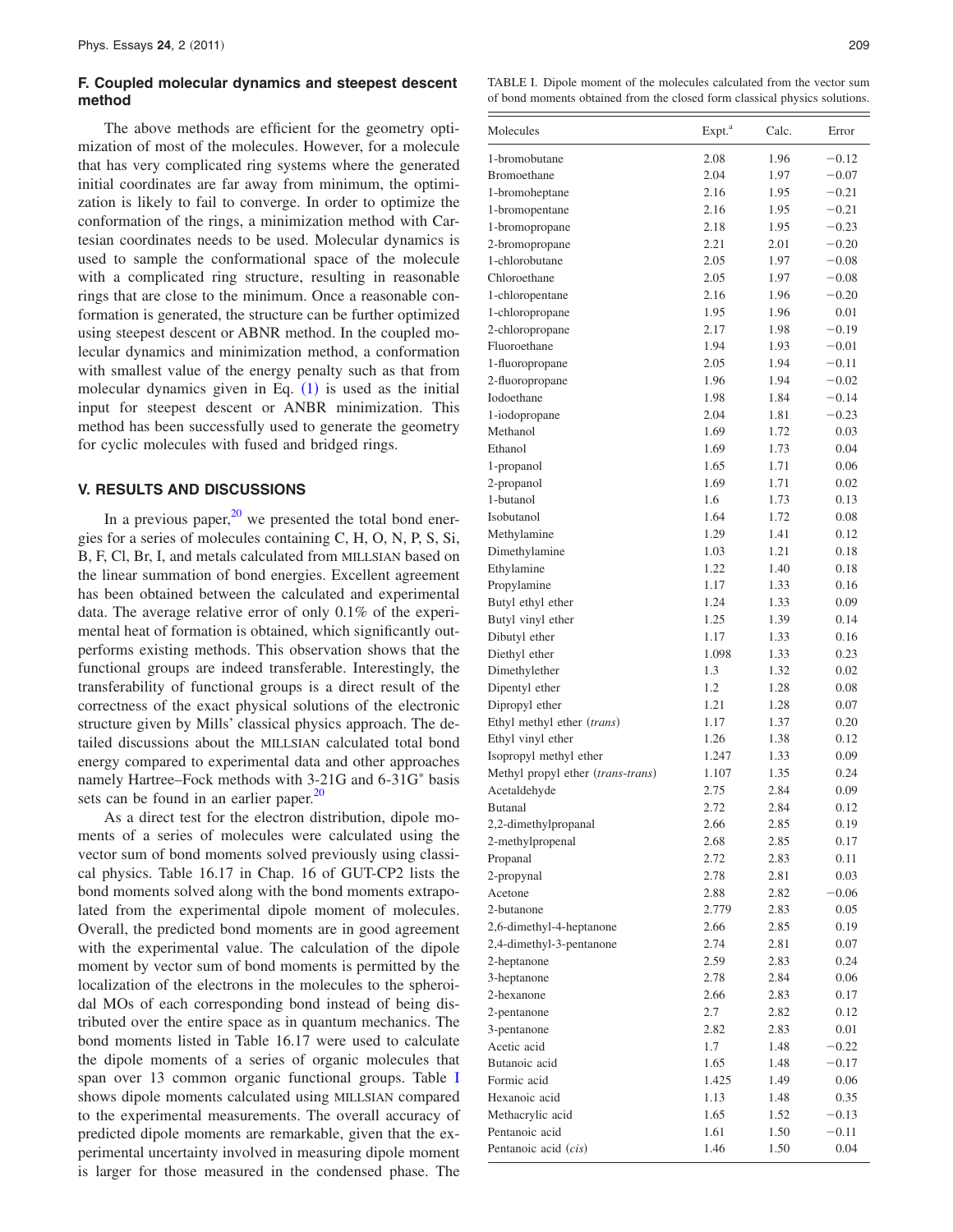TABLE I. (Continued.)

| Molecules                     | Expt. <sup>a</sup> | Calc. | Error   |
|-------------------------------|--------------------|-------|---------|
| Acetamide                     | 3.68               | 3.69  | 0.01    |
| $N, N$ -dimethylacetamide     | 3.7                | 3.16  | $-0.54$ |
| $N, N$ -dimethylformamide     | 3.82               | 3.13  | $-0.69$ |
| Formamide                     | 3.73               | 3.88  | 0.15    |
| N-methylacetamide             | 4.3                | 3.92  | $-0.38$ |
| N-methylformamide             | 3.83               | 4.03  | 0.20    |
| N-methylpropanamide           | 3.61               | 3.95  | 0.34    |
| Acetonitrile                  | 3.93               | 4.09  | 0.17    |
| Butanenitrile (gauche)        | 3.91               | 4.08  | 0.17    |
| 2,2-dimethylpropanenitrile    | 3.95               | 4.10  | 0.15    |
| 2-methylpropanenitrile        | 4.29               | 4.08  | $-0.21$ |
| Pentanenitrile                | 4.12               | 4.09  | $-0.03$ |
| Propanenitrile                | 4.05               | 4.09  | 0.04    |
| 1-butanethiol                 | 1.53               | 1.54  | 0.01    |
| Ethanethiol (trans)           | 1.58               | 1.54  | $-0.04$ |
| Methanethiol                  | 1.52               | 1.54  | 0.02    |
| 2-methyl-2-propanethiol       | 1.66               | 1.53  | $-0.13$ |
| 1-propanethiol (trans)        | 1.6                | 1.52  | $-0.08$ |
| 2-propanethiol (gauche)       | 1.53               | 1.53  | 0.00    |
| Dibutyl sufide                | 1.61               | 1.59  | $-0.02$ |
| Diethyl sufide (trans-gauche) | 1.591              | 1.59  | 0.00    |
| Dimethyl sufide               | 1.554              | 1.61  | 0.05    |
| Ethyl methyl sufide (gauche)  | 1.593              | 1.61  | 0.02    |
| Ethyl methyl sufide (trans)   | 1.56               | 1.61  | 0.05    |
| Dimethyl sulfoxide            | 3.96               | 3.77  | $-0.19$ |
| Nitromethane                  | 3.46               | 3.23  | $-0.23$ |
| 1-nitropropane                | 3.66               | 4.25  | 0.59    |
| 2-nitropropane                | 3.73               | 3.35  | $-0.38$ |

<sup>a</sup> Experimental dipole moment is obtained in Ref. [40](#page-12-0) and [41.](#page-12-1)

average error for the dipole moment is only 0.01D with a standard deviation of 0.19D and the unsigned error is only 0.14D.

The potential energy surface for the rotation about a bond plays an important role in understanding the conformations of a molecule. Based on the charge distribution calculated from classical physics, the energy surface for rotation about a bond can be calculated. For the rigid rotation, the single point energy is calculated for each step during the rotation. In practice, the molecule is allowed to relax during the rotation that implies the minimization that needs to be

<span id="page-10-0"></span>

FIG. 8. The conformation energy profile of ethane by rotating about the C–C bond. The molecule is allowed to relax during the rotation.



FIG. 9. The conformation energy profile of butane by rotating about the C–C bond in the middle. The molecule is allowed to relax during the rotation.

carried out with the constrained dihedral angle. The ABNR algorithm discussed above is used for the constrained minimization. The constraints for the dihedral angles are effectively enforced by removing the gradients, which modify the constrained dihedral angle. Figures [8](#page-10-0)[–10](#page-10-1) show the calculated energy surface for ethane, butane, and *N*-methylacetamide. The latter is usually used as the smallest peptide model in the validation of protein force fields. In ethane, three global minima occur at the H–C–C–H dihedral angle of 60°, 180°, and 300° corresponding to the staggered conformation. Three global maxima occur at the dihedral angle of 0°, 120°, and 240° corresponding to the eclipsed conformation of ethane. The calculated rotation barrier is 3.22 kcal/mol in good accord with 2.93 kcal/mol estimated from the infrared torsional spectrum. $^{24}$  The rotation of butane around the C–C bond shows a global minimum at 180°, which corresponds to the anticonformation. Two local minima occur at about 60° and 300° corresponding to the gauche conformation. Unsurprisingly, the global maximum occurs at  $0^{\circ}$  and  $360^{\circ}$  (syn conformation), where the maximum repulsion between two methyl groups occurs. Two local maxima occur at the eclipsed conformation. The conformation energy of gauche conformation is 0.38 kcal/mol compared to the experimental estimates of 0.5–0.9 kcal/mol from different groups[.25–](#page-11-14)[31](#page-11-15) The conformation energies of eclipsed and syn conformation are 3.56 kcal/mol and 6.77 kcal/mol, respectively. The experimental

<span id="page-10-1"></span>

FIG. 10. The conformation energy profile of *N*-methylacetamide by rotating about the peptide bond. The dihedral angle of C–C–N–C is used to scan the conformation. The molecule is allowed to relax during the rotation.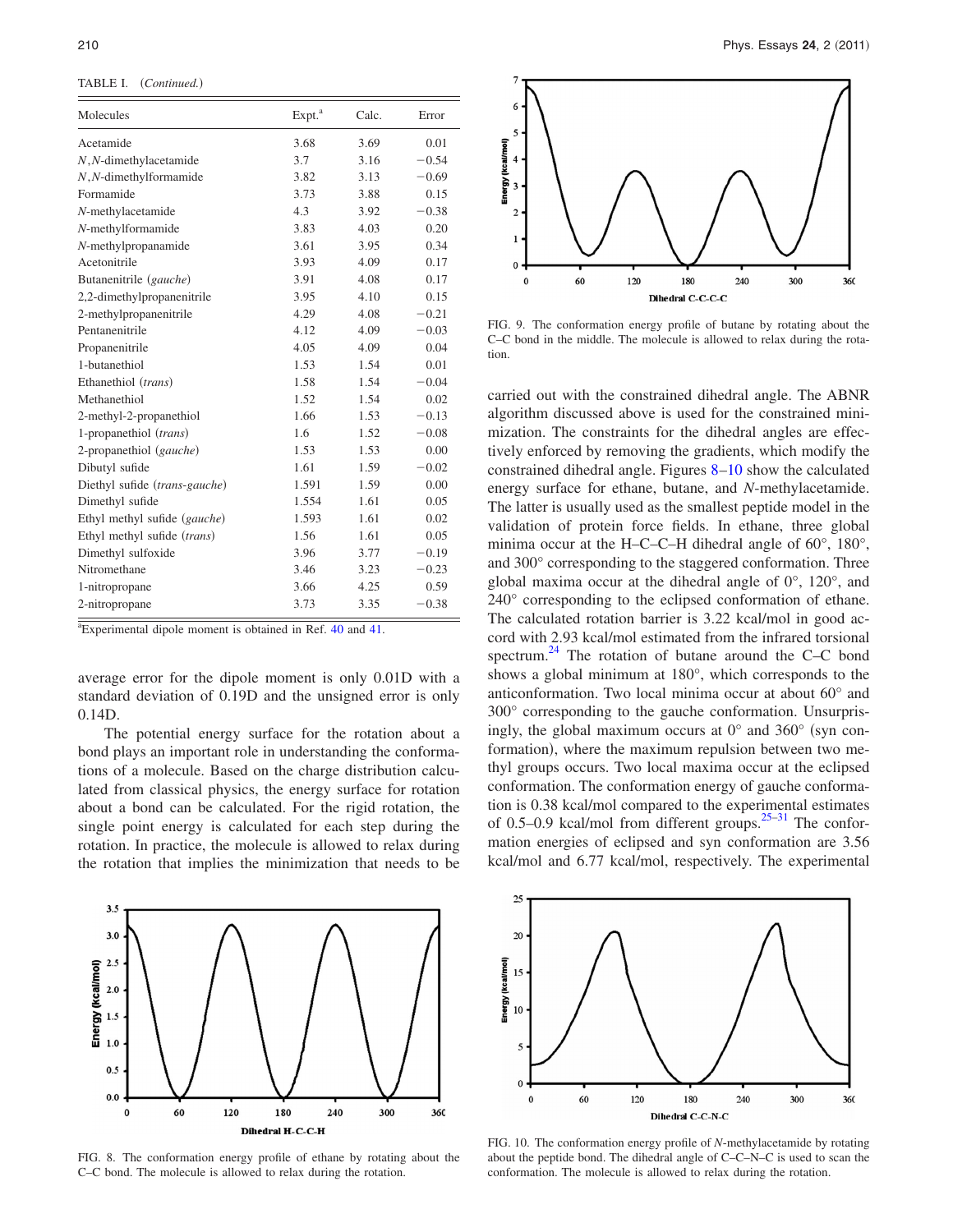<span id="page-11-18"></span>

FIG. 11. (Color) Electron density of human insulin hexamer rendered in MILLSIAN 2.0 with electron density scale.

estimates for these two conformations are 3.49–3.70 and 4.37–6.1 kcal/mol. $32-36$  The scattered distribution of the experimental observations suggests the considerable uncertainty involved with the experimental data. Figure [10](#page-10-1) shows the rotation energy surface for *N*-methylacetamide with a global minimum at 180° corresponding to the *trans*-peptide bond. The *trans*-peptide bond is about 2.48 kcal/mol more favorable compared to the *cis*-peptide bond at the dihedral angles of 0° and 360°, in good accord with the experimental observations of 2.3 and 2.48 kcal/mol. $37-39$  $37-39$  The calculated rotation barrier height is 21.47 kcal/mol as compared to  $19.8 \pm 1.8$  kcal/mol from the NMR experiment.<sup>14[,39](#page-12-3)</sup>

Based on the classical physics, MILLSIAN software has an intrinsic advantage over other molecular modeling packages in the requirement of computational power and speed. Electron distributions can be calculated and rendered in a realtime scale for molecules consisting of thousands of atoms such as protein, DNA, and RNA. Figure [11](#page-11-18) shows an example of electron distribution for a protein, human insulin hexamer, generated from MILLSIAN 2.0. Remarkably, it was completely rendered in less than 30 s using a slow personal computer.

#### **VI. CONCLUSION**

A molecular modeling software called MILLSIAN was developed for the structure, energetics, and charge distributions of molecules of pharmaceutical interest. Based on classical physics, MILLSIAN outperforms other existing molecular modeling software on the prediction of total bond energies for a wide range of molecules. An average error of only 0.1% has been observed for about 700 molecules containing C, H, O, N, P, S, Si, B, F, Cl, Br, I, and metals. The functional groups solved using the classical physics principles span a wide range of molecules that are of special interest in drug discovery.

In MILLSIAN 2.0, the dipole moment was calculated by the vector sum of bond moments, which results directly from the classical physics bond moment solutions due to the localization of electron distributions to the spheroidal MOs of each bond. The tests for a series of organic molecules demonstrated the remarkable accuracy of classical physics in calculating the charge distribution. The unsigned error of dipole moment is about 0.14D, which is in part due to the experimental uncertainty in measuring the dipole moments.

Since the functional groups are shown to be very transferable, the modeling of large complex biomolecules can be achieved by the modeling of the linear combination of the fundamental functional groups solved from classical physics. For example, the charge distribution and heat of formation can be easily calculated for protein and nucleic acids by considering the functional groups. With the electron distribution available, other molecular properties such as the potential energy surfaces can be calculated.

<span id="page-11-0"></span><sup>1</sup>M. P. Allen and D. J. Tildesley, *Computer Simulations of Liquids* (Oxford University Press, London, 1987).<br> $^{2}P_{P} =$  Mille The Grand Unifod 7

<span id="page-11-1"></span> ${}^{2}R$ . L. Mills, The Grand Unified Theory of Classical Physics, available at http://blacklightpower.com/theory/book.shtml.

- <sup>3</sup>R. L. Mills, Phys. Essays **16**, 433 (2003).
- <sup>4</sup>R. L. Mills, Phys. Essays **20**, 403 (2007).<br><sup>5</sup>P. J. Mills, Phys. Essays **18**, 221 (2005).
- <sup>3</sup>R. L. Mills, Phys. Essays **18**, 321 (2005).<br><sup>6</sup>P. L. Mills, Phys. Essays **17**, 342 (2004).
- <sup>6</sup>R. L. Mills, Phys. Essays **17**, 342 (2004).<br><sup>7</sup>P. J. Mills, Phys. Essays **19**, 225 (2006).
- <sup>7</sup>R. L. Mills, Phys. Essays **19**, 225 (2006).<br><sup>8</sup>P. L. Mills, Phys. Essays **21**, 103 (2008).
- ${}^{8}R$ . L. Mills, Phys. Essays **21**, 103 (2008).
- ${}^{9}R$ . L. Mills, Annales de la Fondation Louis de Broglie **30**, 129 (2005).
- <sup>10</sup>R. L. Mills, Int. J. Hydrogen Energy **27**, 565 (2002).
- <sup>11</sup>R. L. Mills, Int. J. Hydrogen Energy **26**, 1059 (2001).
- <sup>12</sup>R. L. Mills, Int. J. Hydrogen Energy **25**, 1171 (2000).
- <span id="page-11-2"></span><sup>13</sup>R. L. Mills, 29th Conference on High Energy Physics and Cosmology *Since 1964*, Lago Mar Resort, Fort Lauderdale, FL, 14–17 December 2000 (Kluwer Academic, Dordecht/Plenum, New York), pp. 243-258.
- <span id="page-11-3"></span> $^{14}$ A. D. MacKerell, Jr., D. Bashford, M. Bellott, R. L. Dunbrack, Jr., J. D. Evanseck, M. J. Field, S. Fischer, J. Gao, H. Guo, S. Ha, D. Joseph-McCarthy, L. Kuchnir, K. Kuczera, F. T. K. Lau, C. Mattos,S. Michnick, T. Ngo, D. T.Nguyen, B. Prodhom, W. E. Reiher III, B. Roux, M. Schlenkrich, J. C. Smith, R. Stote, J. Straub, M. Watanabe, J. Wiórkiewicz-Kuczera, D. Yin, and M. Karplus, J. Phys. Chem. B 102, 3586 (1998).
- <span id="page-11-4"></span><sup>15</sup>W. D. Cornell, P. Cieplak, C. I. Bayly, I. R. Gould, K. M. Merz, D. M. Ferguson, D. C. Spellmeyer, T. Fox, J. W. Caldwell, and P. A. Kollman, J. Am. Chem. Soc. 117, 5179 (1995).
- <span id="page-11-5"></span><sup>16</sup>W. L. Jorgensen, D. S. Maxwell, and J. Tirado-Rives, J. Am. Chem. Soc. 118, 11225 (1996).
- <span id="page-11-6"></span><sup>17</sup>A. D. MacKerell, Jr., J. Comput. Chem. **25**, 1584 (2004).
- <span id="page-11-7"></span><sup>18</sup>J. Gasteiger, C. Rudolph, and J. Sadowski, Tetrahedron Comput. Method **3**, 537 (1990).
- <span id="page-11-8"></span>. 19J. Sadowski, C. Rudolph, and J. Gasteiger, Anal. Chim. Acta **<sup>265</sup>**, 233  $(1992)$ .
- <span id="page-11-9"></span> $^{20}R$ . L. Mills, B. Holverstott, W. Good, N. Hogle, and A. Makwana, Phys. Essays 23, 153 (2010).
- <span id="page-11-10"></span><sup>21</sup>B. R. Brooks, R. E. Bruccoleri, B. D. Olafson, D. J. States, S. Swaminathan, and M. Karplus, J. Comput. Chem. 4, 187 (1983).
- <span id="page-11-11"></span>. 22J.-W. Chu, B. L. Trout, and B. R. Brooks, J. Chem. Phys. **<sup>119</sup>**, 12708  $(2003).$
- <span id="page-11-12"></span>. 23J.-P. Ryckaert, G. Ciccotti, and H. J. C. Berendsen, J. Comput. Phys. **<sup>23</sup>**, 327 (1977).
- <span id="page-11-13"></span><sup>24</sup>S. Weiss and G. E. Leroi, J. Chem. Phys. **48**, 962 (1968).
- <span id="page-11-14"></span><sup>25</sup>S. Tsuzuki, T. Uchimaru, and K. Tanabe, J. Mol. Struct.: THEOCHEM 366, 89 (1996).
- . 26A. L. Verma, W. F. Murphy, and H. J. Bernstein, J. Chem. Phys. **<sup>60</sup>**, 1540  $(1974).$
- . 27W. S. Bradford, S. Fitzwater, and L. S. Bartell, J. Mol. Struct. **<sup>38</sup>**, 185  $(1977)$
- <sup>28</sup>J. R. Durig and D. A. C. Compton, J. Phys. Chem. **83**, 265 (1979).
- . 29D. A. C. Compton, S. Montrero, and W. F. Murphy, J. Phys. Chem. **<sup>84</sup>**, 3587 (1980).
- <sup>30</sup>R. K. Heenan and L. S. Bartell, J. Chem. Phys. **78**, 1270 (1983).
- <span id="page-11-15"></span><sup>30</sup>R. K. Heenan and L. S. Bartell, J. Chem. Phys. **78**, 1270 (1983).<br><sup>31</sup>M. Räsänen and V. E. Bondybey, J. Chem. Phys. **82**, 4718 (1985) <sup>31</sup>M. Räsänen and V. E. Bondybey, J. Chem. Phys. **82**, 4718 (1985).<br><sup>32</sup>K. S. Pitzer, Chem. Rev. 27, 39 (1940).
- 
- <span id="page-11-16"></span><sup>32</sup>K. S. Pitzer, Chem. Rev. **27**, 39 (1940).<br><sup>33</sup>K. S. Pitzer, J. Chem. Phys. **12**, 310 (1944).
- <sup>34</sup>K. Ito, J. Am. Chem. Soc. **75**, 2430 (1953).
- <sup>35</sup>K. S. Pitzer, J. Chem. Phys. **8**, 711 (1940).
- <span id="page-11-17"></span><sup>36</sup>S. S. Chen, R. C. Wilhoit, and B. J. Zwolinski, J. Phys. Chem. Ref. Data 4, 859 (1975).